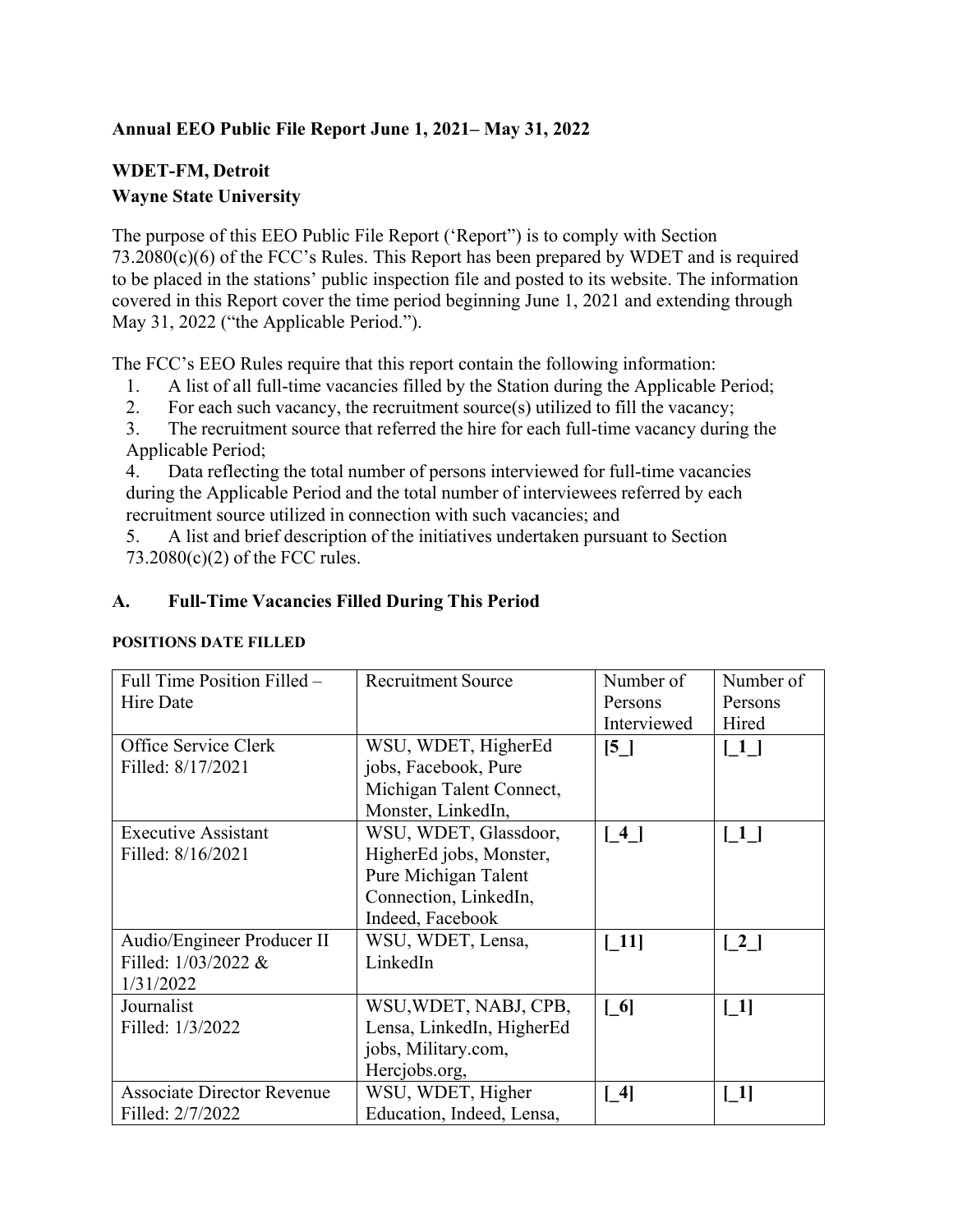|                           | Email to WSU BAO Group,<br>Military jobs.com |                                                        |                   |
|---------------------------|----------------------------------------------|--------------------------------------------------------|-------------------|
| Journalist                | WSU, WDET, Higher                            | $\lceil 1 \rceil$<br>$\begin{bmatrix} 4 \end{bmatrix}$ |                   |
| Filled: 5/9/2022          | Education, HERCjobs.org,                     |                                                        |                   |
|                           | Lensa                                        |                                                        |                   |
| Digital Content Community | WSU, WDET, Indeed, CPB,                      | $\begin{bmatrix} 5 \end{bmatrix}$                      | $\lceil 1 \rceil$ |
| Assistant                 | Newsbreak, HigherEd jobs,                    |                                                        |                   |
| Filled: 5/1/2022          | Jobs Chronicle, Linkedin,                    |                                                        |                   |

# **B. Recruitment/ Referral Source used to Seek candidates for Each Vacancy**

WDET posted all full time vacancies within the station on the WDET website and Wayne State University job board which serves as the official posting and application submission website for all job postings. In addition to these websites, further sourcing efforts were taken by posting job descriptions on the following job posting webpages; CPB, Higher Ed Jobs, Indeed, Lensa, Linked In, Newsbreak, Jobs Chronical, National Black Public Relations Society, Military jobs.com, Monster, HERCjobs.org and Pure Michigan Talent. All websites listed included hyperlinks mapping applicants back to the official Wayne State University job posting in which applicants submitted official applications and other related attachments.

Total number of persons interviewed for all full-time vacancies in the past year: 48

Total number of interviewees for all full-time vacancies filled during the past year per recruitment/ referral sources (All sourcing methods automatically route to WSU HR site regardless of referral sources):

| SOURCE                | <b>CONTACT</b>                                                         | <b>ADDRESS</b> | <b>REFERRED</b><br><b>HIREE</b> |
|-----------------------|------------------------------------------------------------------------|----------------|---------------------------------|
| <b>WSU HR</b><br>Site | Employment Service Hr.wayne.edu<br>Center/Jowana<br>Moore 313-577-3000 |                | 48                              |

# **C. Supplemental Outreach and Recruitment Efforts**

### **June 1, 2021– May 31, 2022**

### **1. Participation in Joint Recruitment Efforts**

 Due to limited joint recruitment opportunities driven from COVID-19 restrictions, WDET did not participate in any joint recruitment efforts during this reporting period.

### **2. Participation in Job Fairs**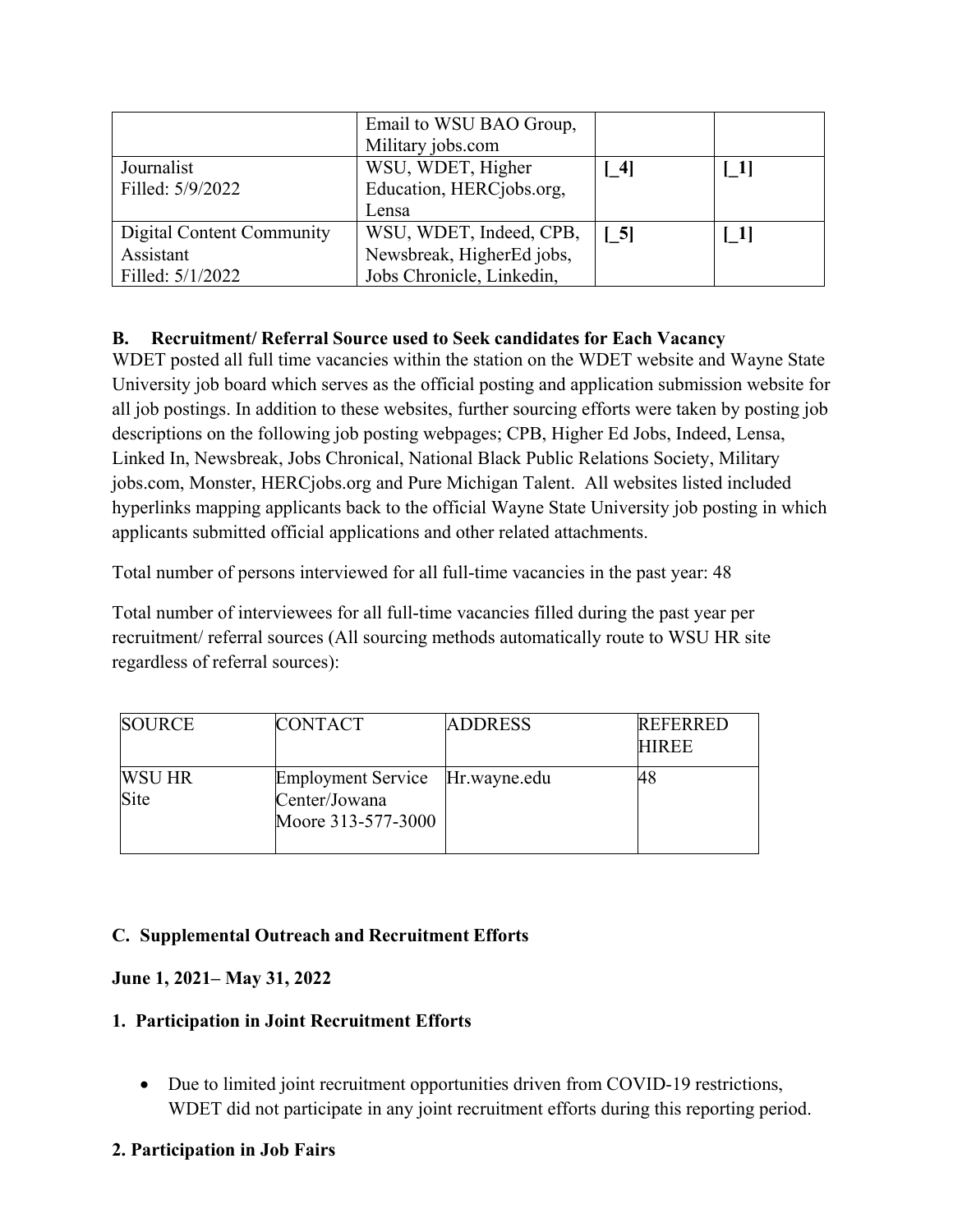- WDET's internship coordinator attended the Wayne State University Journalism and PR internship fair held on October 5, 2021.
- WDET's internship coordinator attended the Wayne State University Student Spring Fest to recruit prospective interns on April 20, 2022

### **3. Events with Educational Institutions Relating to Careers in Broadcasting**

WDET usually provides tours for groups or individuals who are interested in a career in radio broadcasting however due to COVID restrictions the station did not conduct tours during the current reporting period. The station hope to reinstate tour opportunities in the near future. WDET staff had opportunities to speak to high school and college students about careers in radio as well as other Journalism inspired speaking engagements. An itemized list of educational speaking engagements are listed below;

- News Director Jerome Vaughn speaks to Wayne State University students in Kim Piper Aiken's Broadcast Journalism class-9/22/21
- News Director Jerome Vaughn speaks to Wayne State University students in Kim Piper Aiken's Broadcast Journalism class-1/21/22
- News Director Jerome Vaughn speaks to Salem High School students in Bill Keith's radio class-11/17/21
- News Director Jerome Vaughn speaks to Perry Farrll's Wayne State University internship cohort 4/1/22

### **4. Internship Program**

WDET maintained an internship program targeted to journalism students through its news department that provided 18 interns with substantial, real world journalism experience that would improve their ability to compete for full- time employment.

# **5. Training for Station Personnel**

WDET offers training to employees through a variety of on-site and off-site programs including conferences, seminars, and tuition reimbursement through Wayne State University. WDET staff attended various training and participated in professional development opportunities including but are not limited to the list below:

• Required CPB harassment prevention training (virtual webinar) September 2021 - all WDET staff, students, non-paid interns, contractors, and volunteers who regularly work at the station either full-time or part-time completed training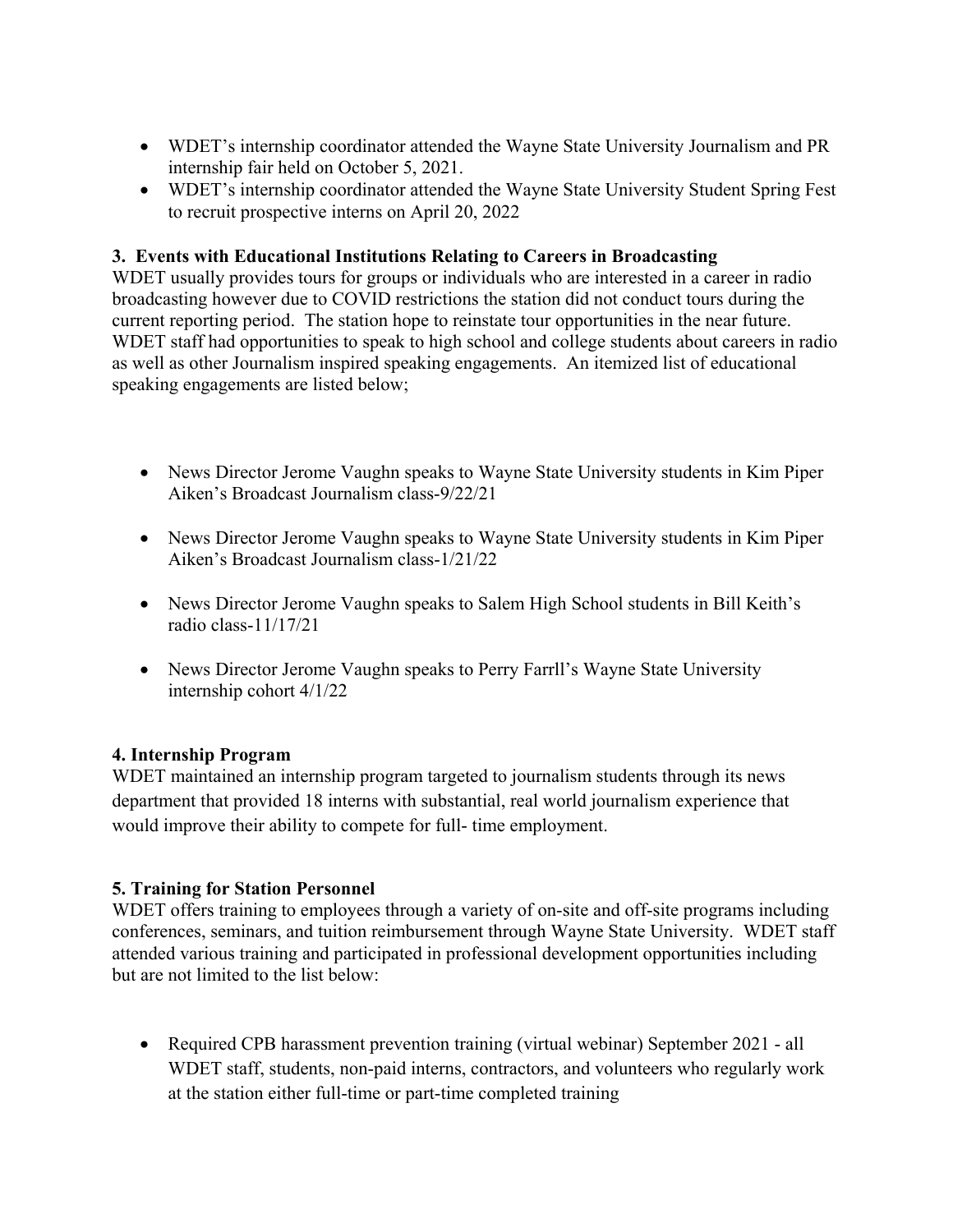- Corporation of Public Broadcasting (CPB) (virtual webinar) "What is NFFS" February 2, 2022. Jowana Moore, Manager of Business Affairs
- Corporation of Public Broadcasting (CPB) (virtual webinar) "Completing the FSR" February 9, 2022. Jowana Moore Manager of Business Affairs
- Corporation of Public Broadcasting (CPB) (virtual webinar) "SAS (All Sections-TV and Radio" January 27, 2022. Jowana Moore, Manager of Business Affairs
- SMU Data Arts "The Culture Data Profile" (virtual webinar): November 1, 2021. Jowana Moore, Manager of Business Affairs
- Wayne State University "Cornerstone Conversations" (virtual webinar): April 22, 2022. Jowana Moore, Manager of Business Affairs
- Wayne State University "Cornerstone Conversations" (virtual webinar): April 22, 2022. Derek Donnellon, Associate Director Revenue
- Michigan Association of Broadcasters "Greatlakes Media Show Digital in 2022"(webinar): March 2, 2022. Derek Donnellon, Associate Director Revenue
- Wayne State University "Microsoft Teams Training" (webinar): November 11, 2021 Diane Sanders, Executive Assistant/Internship Coordinator
- Allegiance Software "Allegiance donor database navigation training"(virtual live training): August 25, 2021 training recording available for addition viewing after. WDET Fundraising, Finance and Digital Teams.
- American Red Cross Training Services, "Responding to Emergencies Adult First Aid/CPR": November 17, 2021. Training provided to all WDET employees and who chose to participate.